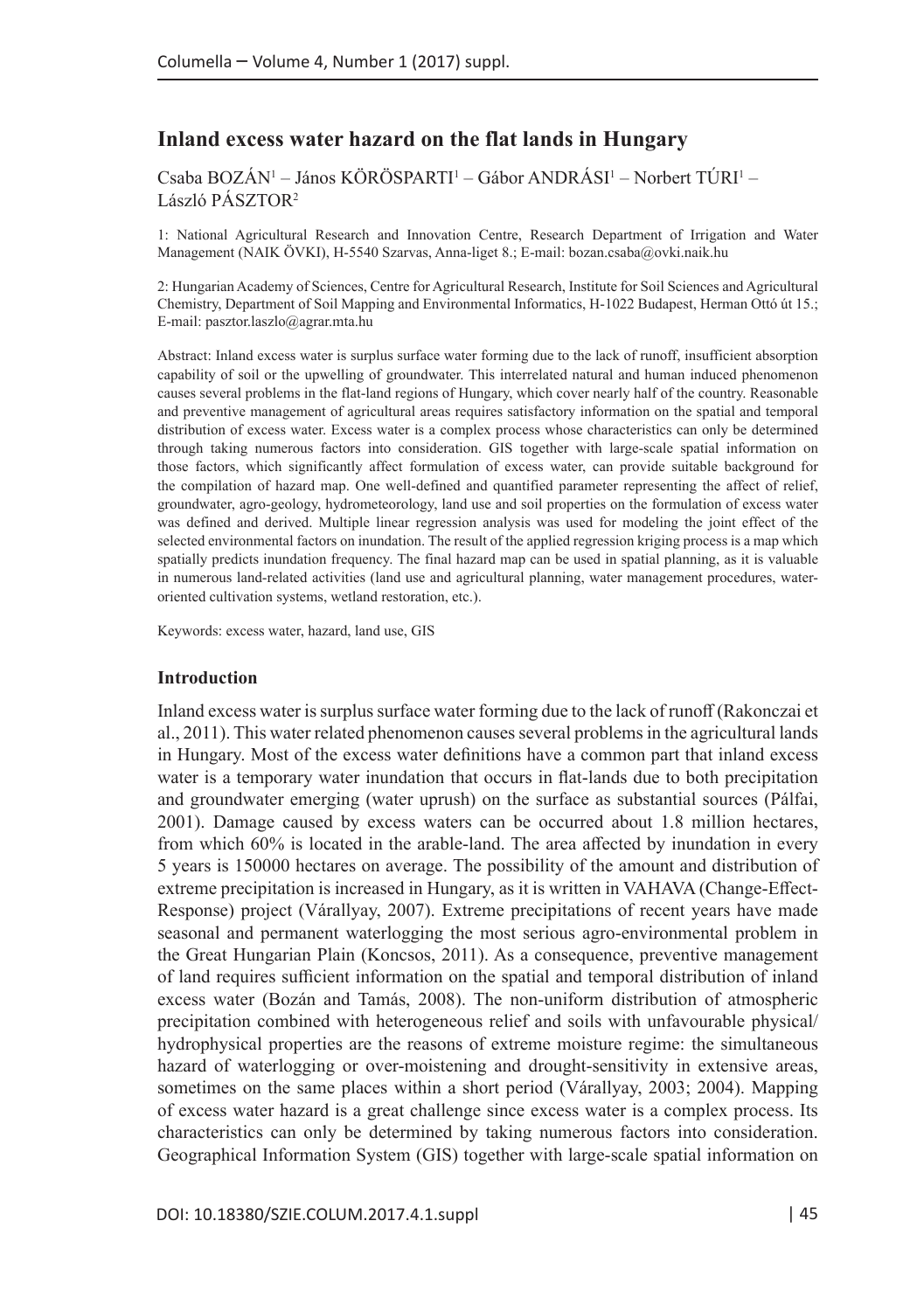those factors, which significantly affect formulation of excess water, can provide suitable background for the compilation of maps with the expected accuracy. Due to the more than 10 years research and development work, the NAIK ÖVKI compiled the Hungarian Excess Water Hazard Map for the lowlands which can suitable for numerical characterization of the hazarded areas by excess water. Our further research and development have placed great emphasis on the consideration of other influential factors (additional variables) in order to refine the sensitivity of mapping (e.g. confined groundwater, irrigated and meliorated areas, NATURA2000, discharge of canal networks, excess water regulation, excess water retention reservoir, etc.).

# **Materials and methods**

Limited numbers of affecting environmental factors were considered, and information on these factors was collected and arranged. The affects of soil, agro-geology, relief, groundwater, land use and hydrometeorology were represented by one parameter. Essentially each influential factor was typified by only one value at a given place. In this way the formation of excess water was defined and quantified. The effect of soil on the formation of inland excess water was modeled and spatially represented by the soil's water management characteristics, i.e. soil water conductivity. The effect of (agro)geology was modeled and spatially represented by a complex index, taking into consideration the depth and thickness of the uppermost aquitard. The effect of groundwater was modeled and spatially represented by the standard depth of groundwater, i.e. the average of its ten highest values within the last 50 years. The effect of land use was modeled and spatially represented by a numeric coefficient based on the National CORINE Land Cover database (Büttner et al., 2004) and individually attributed to its categories using expert judgement. The effect of hydrometeorology on the formation of inland excess water was modeled and spatially represented by a humidity index (10% possibility of occurrence of root square of sum of monthly weighted precipitation and sum of monthly weighted potential evapotranspiration ratio). A map displaying the relative frequency of inland excess water events was also compiled. Its source was the seasonal mapping of areas damaged by inland excess water. Data were provided by the responsible Water Directorates from the period between 1962 and 2010. Multiple linear regression analysis (MLRA) was used for modeling the joint effect of the selected environmental factors on inundation. First, principal component analysis (PCA) was performed on the affecting environmental auxiliary information and the resultant principal components (PCs) were used in the further procedures. Since PCs are orthogonal and independent, they satisfy the requirements of the MLRA and decrease multicollinearity. The PCs were used as explanatory variables and the inundation data as response variable in MLRA, applying stepwise selection at the 0.05 significance level. The coefficient of determination varied between 0.15% and 0.25% in the course of the 100 runs. The best performing case was selected for further processing. MLRA only partly explains the spatial variability (pattern) of the distribution of inland excess water. On the other hand, taking the role of environmental factors by the linear model into account, it eliminates the trend. Kriging of the MLRA residuals provides the stochastic component. Kriging requires knowledge of the spatial auto-correlation, estimated by the semivariogram of the variable to be spatially predicted, which in our case is the MLRA residual. An exponential semivariogram model was fitted to the experimental semivariogram (range  $\frac{1}{4}$  10,623 metres, sill  $\frac{1}{4}$  24.5 and nugget  $\frac{1}{4}$  17.2), which was then applied to calculate the kriging weights in the spatial interpolation. Superposing the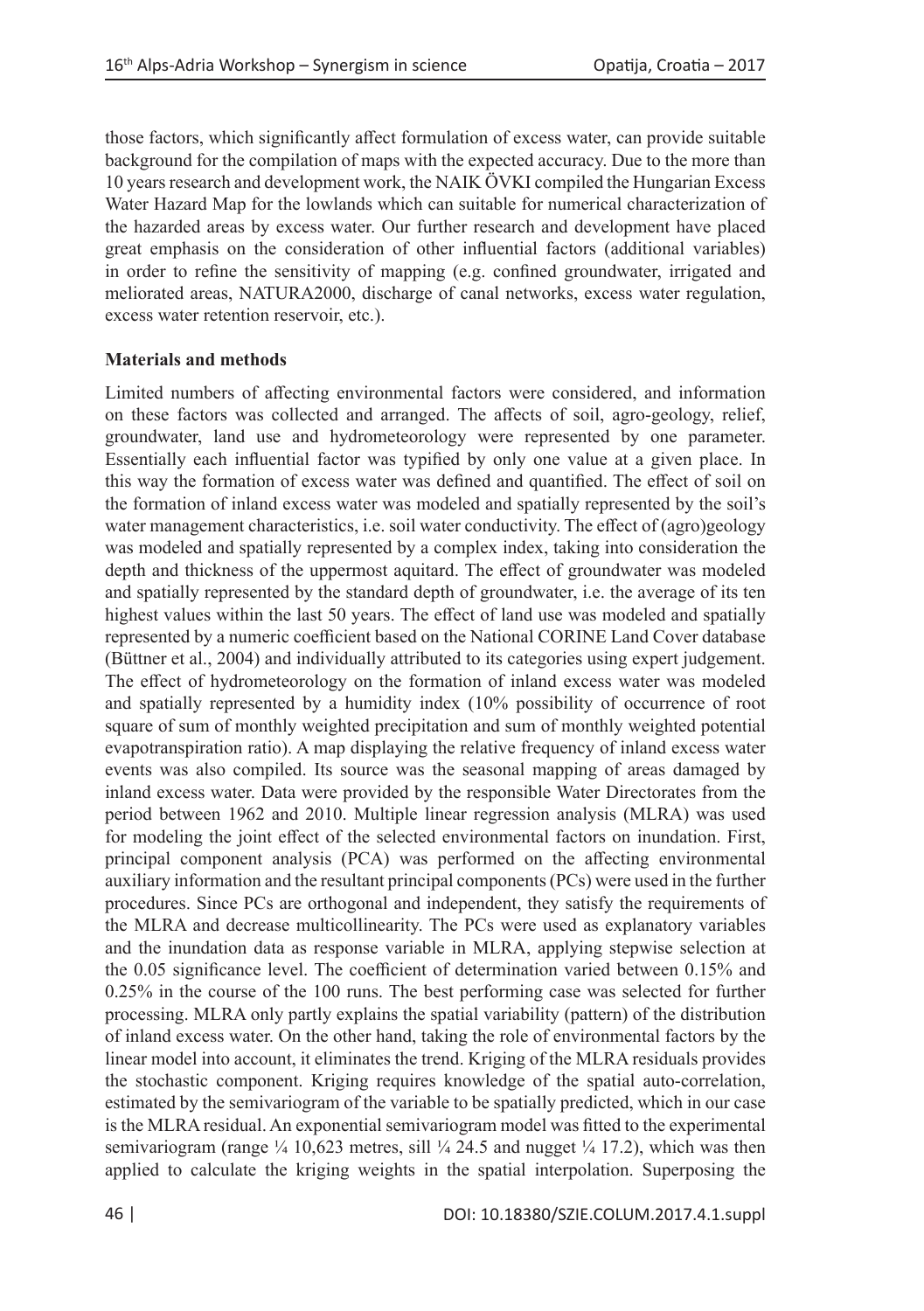regression and interpolation results provided the overall RK prediction of the inundation hazard (Pásztor et al., 2016).

## **Results and discussion**

Regression kriging is a spatial prediction technique that combines the regression of the dependent variable on auxiliary (additional) variables with kriging of the regression residuals. The resulted final map is the Complex Excess Water Hazard Map (Figure 1.) is suitable for comparing different kind of areas and determining the relationship between different influential factors. According to the final map the Hungarian lowland areas are hazarded by excess water inundations in different rates. Highly and extremely hazarded areas can find along the rivers and the Great Hungarian Plain in Upper-Tisza region (Bereg, Tisza-Szamos köz, Szamos-Kraszna köz, Rétköz, Bodrogköz, Taktaköz), Hortobágy river valley, Jászság and Nagykunság, Körös River valley, Lower-Tisza valley, and west part of Danube-Tisza Interfluve. The Little Hungarian Plain (Fertő-Hanság) belongs to this category, meanwhile from the Transdanubian region there are some small places where the excess waters can cause damages (Sárvíz). Moderate hazarded areas can find on the plateaus (Danube-Tisza Interfluve, Nyírség), but excess water inundations can appear on the Békés-Csanád Loess Plateau due to the water uprush.



*Figure 1. Complex Excess Water Hazard Map*

### **Conclusions**

Reasonable and preventive management of agricultural areas requires satisfactory information on the spatial and temporal distribution of excess water. Excess water is a complex process whose characteristics can only be determined through taking numerous factors into consideration. Due to the more than 10 years research and development work the NAIK ÖVKI compiled the Hungarian Excess Water Hazard Map for the lowlands